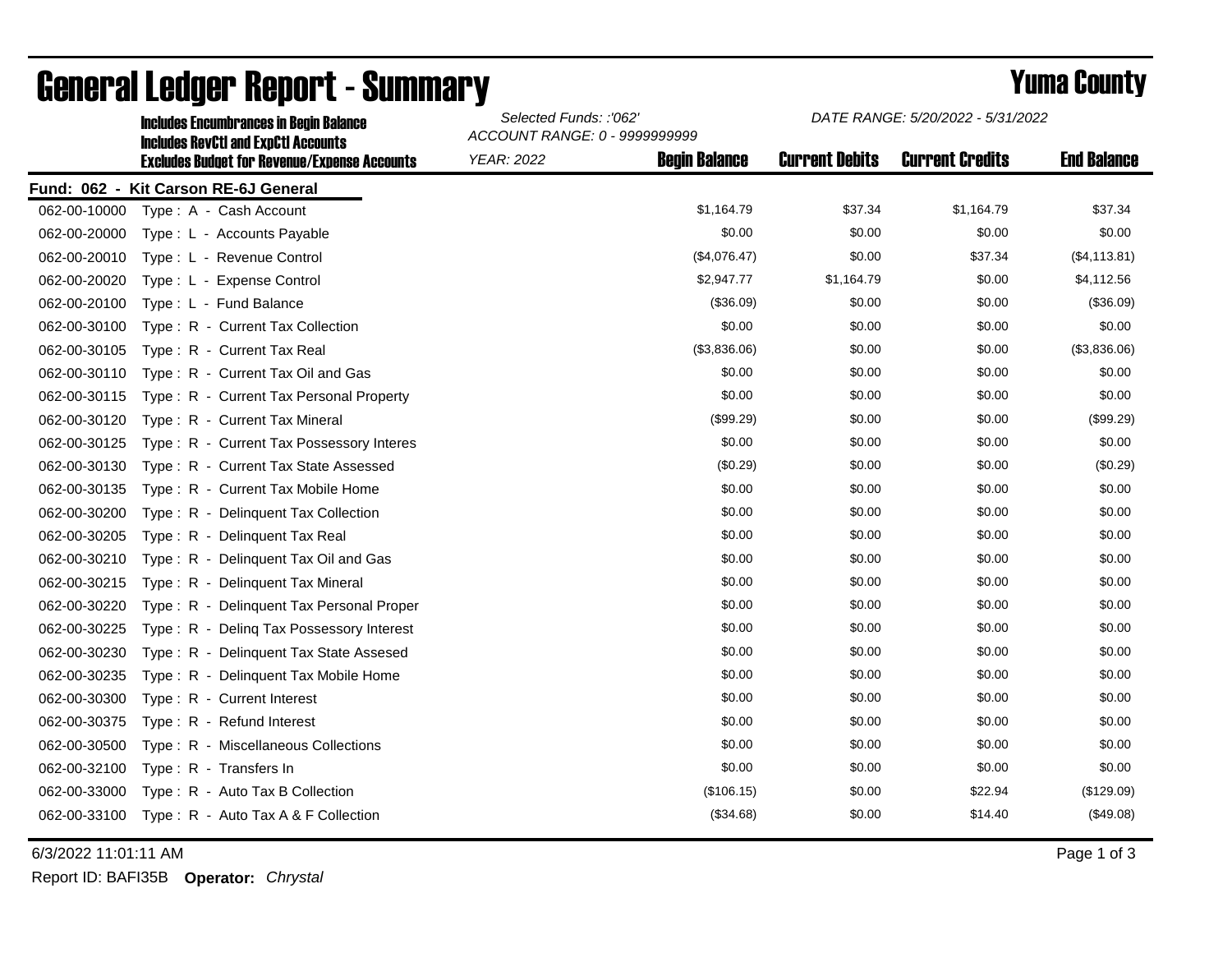| <b>Includes Encumbrances in Begin Balance</b><br><b>Includes RevCtI and ExpCtI Accounts</b> | Selected Funds: :'062'<br>ACCOUNT RANGE: 0 - 9999999999 |                             | DATE RANGE: 5/20/2022 - 5/31/2022 |                       |                                  |                    |
|---------------------------------------------------------------------------------------------|---------------------------------------------------------|-----------------------------|-----------------------------------|-----------------------|----------------------------------|--------------------|
| <b>Excludes Budget for Revenue/Expense Accounts</b>                                         | <b>YEAR: 2022</b>                                       |                             | <b>Begin Balance</b>              | <b>Current Debits</b> | <b>Current Credits</b>           | <b>End Balance</b> |
| Fund: 062 - Kit Carson RE-6J General                                                        |                                                         |                             |                                   |                       |                                  |                    |
| Type: X - Treasurer Fees<br>062-00-49100                                                    |                                                         |                             | \$9.84                            | \$0.00                | \$0.00                           | \$9.84             |
| Type: R - Transfer Out<br>062-00-49401                                                      |                                                         |                             | \$0.00                            | \$0.00                | \$0.00                           | \$0.00             |
| Type: X - Checks Written / ACH Transfer<br>062-00-49500                                     |                                                         |                             | \$2,937.93                        | \$1.164.79            | \$0.00                           | \$4,102.72         |
|                                                                                             | Fund: 062 - Kit Carson RE-6J General                    | Totals :                    | (\$1,128.70)                      | \$2,366.92            | \$1.239.47                       | (\$1.25)           |
| <b>Total Fund Revenues:</b>                                                                 | \$37.34                                                 | <b>Total Fund Expenses:</b> |                                   | \$1,164.79            | <b>Net Revenue Over Expense:</b> | (\$1,127.45)       |

## General Ledger Report - Summary **Example 2018** Yuma County